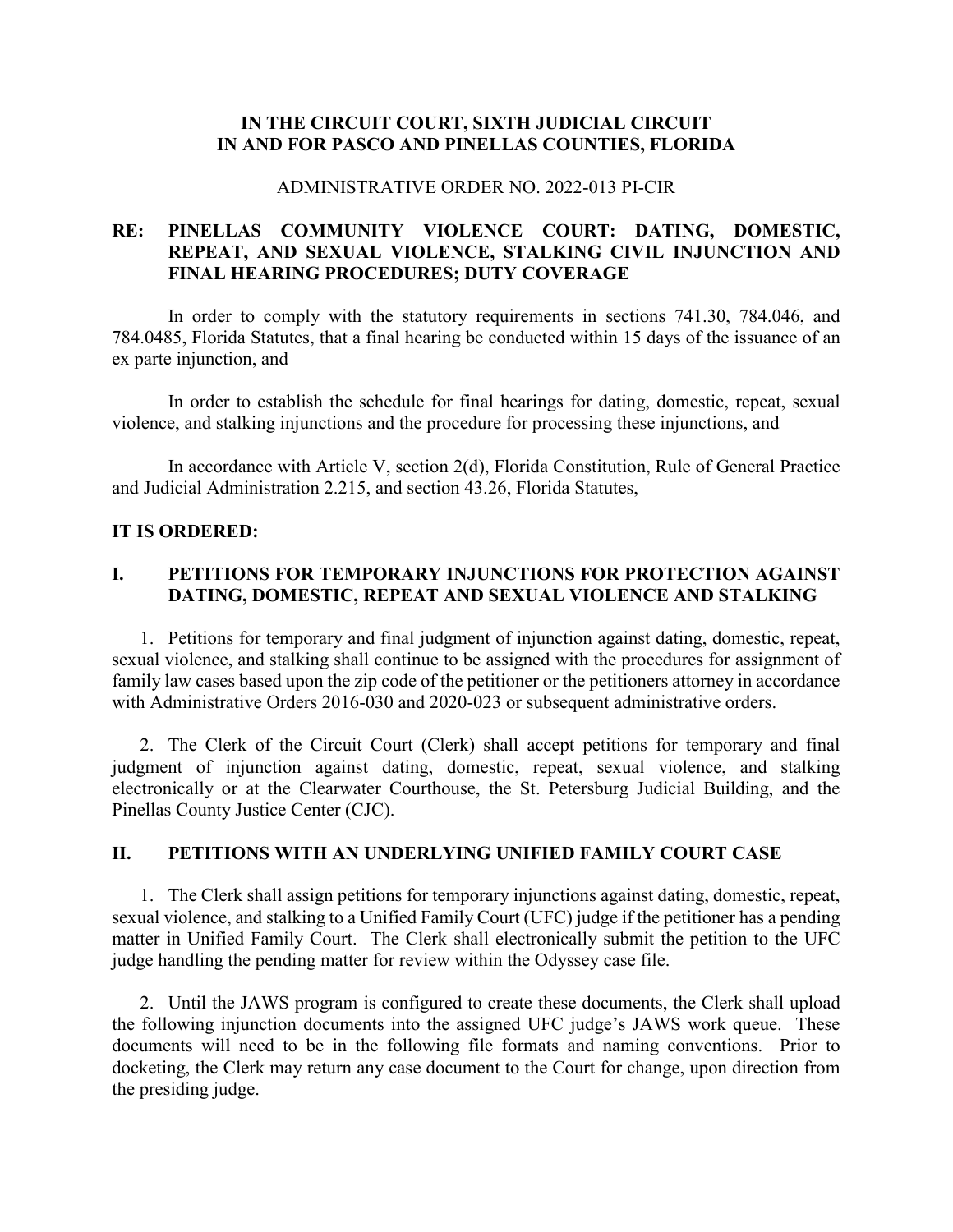- CCV Order Set for Hearing.PDF
- CCV Order Granting Temp Inj.Docx (Word; for a Domestic Child, Domestic No Child, Dating, Repeat, Sexual and Stalking injunction)

3. Return hearings will be placed on the assigned UFC judge's domestic violence injunction calendar within 15 days of the issuance of an ex parte temporary injunction order or order setting hearing without granting temporary injunction.

# **III. ALL OTHER PETITIONS**

1. The Clerk shall electronically submit all other petitions for temporary injunctions against dating, domestic, repeat, sexual violence, and stalking**,** except those assigned to a UFC division under section II above, to the community violence injunction division for review within the Odyssey case file.

2. Until the JAWS program is configured to create these documents, the Clerk shall upload the following injunction documents into the assigned judge's JAWS work queue. These documents will need to be in the following file formats and naming conventions. Prior to docketing, the Clerk may return any case document to the Court for change, upon direction from the presiding judge.

- CCV Order Set for Hearing.PDF
- CCV Order Granting Temp Inj.Docx (Word; for a Domestic Child, Domestic No Child, Dating, Repeat, Sexual and Stalking injunction)

3. Return hearings will be placed on the community violence injunction calendar within 15 days of the issuance of an ex parte temporary injunction order or order setting hearing without granting temporary injunction.

4. The Clerk is directed to docket the cases as follows:

**Domestic violence cases with children** shall be given preference for the Wednesday and Thursday 9 a.m. dockets. Once all pending domestic violence cases with children are placed on the 9 a.m. docket, the rest of the 9 a.m. docket will be supplemented with domestic violence cases without children so that the docket is filled.

**Domestic violence cases without children** shall be distributed during the Wednesday and Thursday dockets at 10:30 a.m., 1p.m. and filling in the remaining spots at 9 a.m. All open spots shall be filled before overriding the calendar capacity.

**Dating, Sexual and Repeat violence** cases shall be calendared on the Monday a.m. docket. In the event there is a Monday court closure the Dating, Sexual, and Repeat violence cases shall be set through the week in open spots to comply with the statutory 15 day hearing requirement. The Court may open additional timeslots or calendars during the week.

**Stalking** cases shall be calendared on the Tuesday a.m. and p.m. dockets.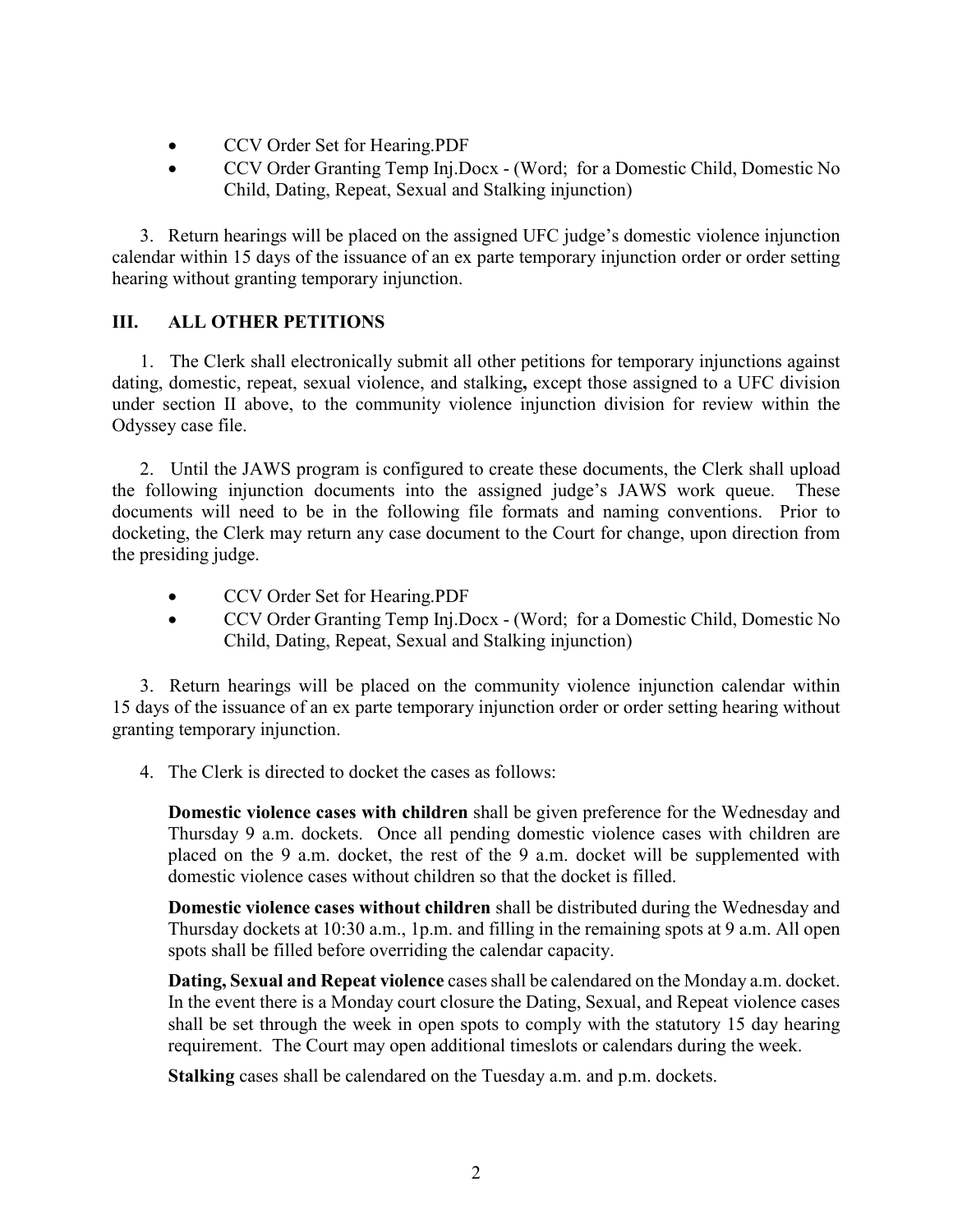### **All cases involving an in-custody party shall be set on the docket on Monday at 10:30 a.m. or Tuesday, Wednesday, and Thursday at 2:30 p.m.**

When a petition for an injunction for protection against repeat violence or stalking is filed and a search of the names of the parties reveals that a petition for an injunction against **dating, domestic, or sexual violence** involving any of the named parties has already been filed but a final injunction hearing has not been held on the petition for an injunction for protection against **dating, domestic, or sexual violence**, the Clerk must, to the extent reasonably possible, calendar such repeat violence or stalking case on the same calendar as the return hearing on the **dating, domestic, or sexual violence** case. In order to determine whether any additional injunction cases involving the parties exist, the Petitioner shall be asked to identify these pending cases at the time the subsequent injunction is filed. Any amended temporary injunction orders and/or orders setting hearings shall be placed on the same calendar date as the return hearing on the **dating, domestic, or sexual violence** case.

These instructions on calendaring do not restrict the authority of the community violence injunction judge to reset cases on a calendar when service of process has not been obtained. If the calendars are too large for the community violence injunction judge to provide an adequate hearing, the community violence injunction judge may move the hearing to a different calendar in his or her sole discretion.

5. Post-judgment motions in dating, domestic, repeat, sexual violence, and stalking cases are to be heard by the community violence injunction judge unless there is a pending UFC or family law case. A copy of the motion shall be forwarded to  $DVMOTIONS@jud6.org$ .

#### **IV. HOLIDAY AND VACATION COMMUNITY VIOLENCE COVERAGE**

1. In the event that the Court is closed for a Holiday but the Clerk's Office remains open, the community violence injunction duty judge will be assigned for coverage. These Holidays will be handled within the Family Division coverage schedule devised by the Family Administrative Judge.

2. In the event coverage is needed due to vacations or other absences, the Family Administrative Judge will provide for a coverage schedule.

3. Any needed coverage will be assigned by the Family Administrative Judge among the eight regular family law section judges and the two community violence injunction judges.

Administrative Order 2020-056 is hereby rescinded.

**DONE AND ORDERED** in Chambers at St. Petersburg, Pinellas County, Florida this day of March 2022.

## ORIGINAL SIGNED ON MARCH 15, 2022 BY ANTHONY RONDOLINO, CHIEF JUDGE